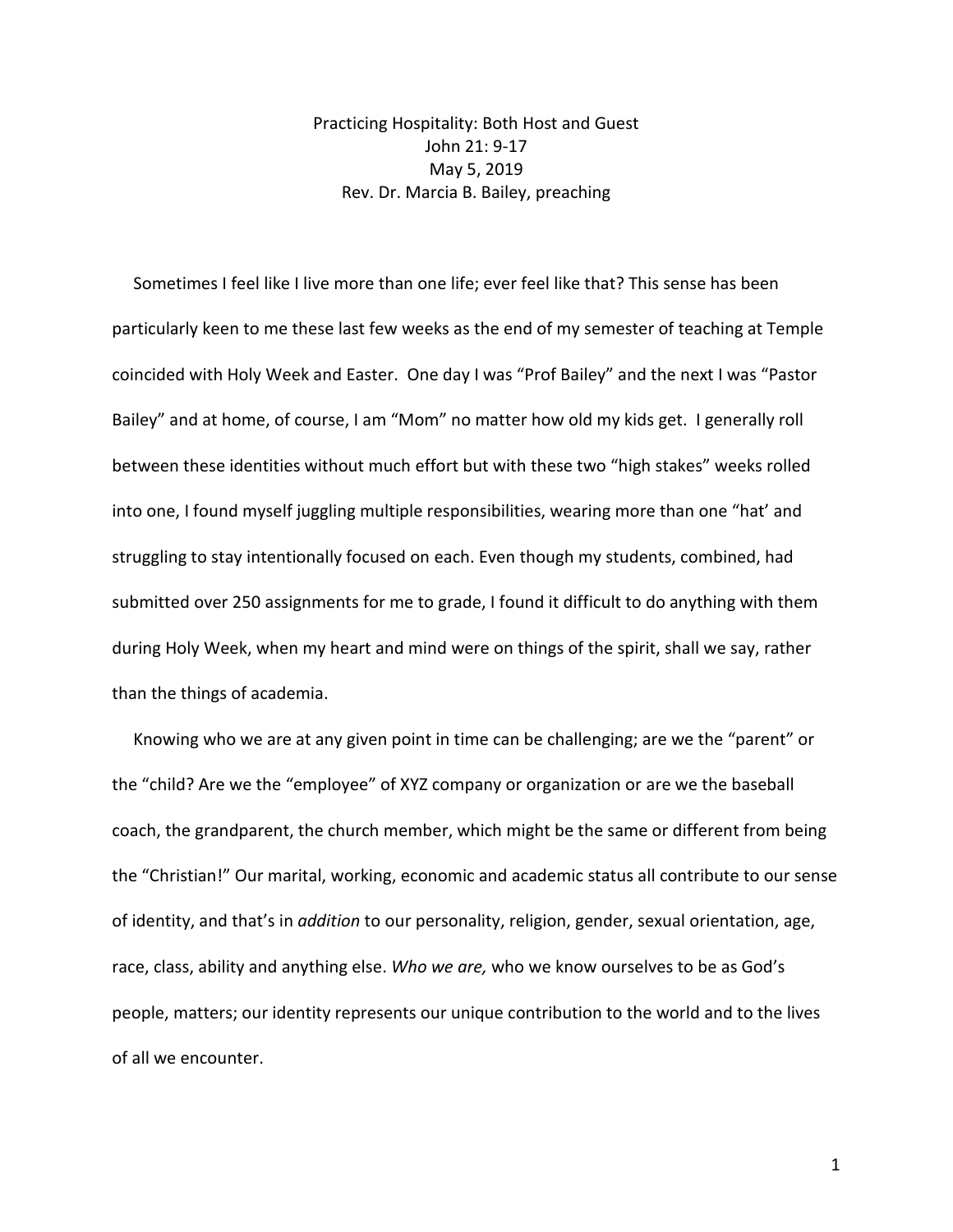You might be wondering what identity has to do with the text we read this morning. It is the recollection of the third appearance of the Risen Christ to the disciples, recorded here in John's Gospel as Jesus makes the disciples breakfast and they eat together by the Sea of Galilee. Afterwards, there transpires this interesting conversation between Jesus and Peter. Much is made over this: Peter had denied Jesus three times and coincidently, three times, Jesus asks him here if he love him and to "feed by sheep." Most see this as an exchange in which Peter receives Jesus' forgiveness and is reinstated into the intimate group of followers once again.

 Except, Jesus says *nothing* here about forgiveness at all! There is no talk about the past, about who said or did what, about all that had transpired. I imagine that could have made for awkward conversation, especially so early in the morning; only a handful of them saw Jesus through to the very end, and half of those were the women. No one is saying much, I suspect, as they wonder about this Risen Jesus. After breakfast is over, Jesus turns to Peter, and saying nothing at all about forgiveness he asks him, "do you love me more than these?"

 Now I've always wondered who or what "these" were, haven't you?! I mean, what's Jesus referring to here? Is he pointing to the other disciples; is he asking Peter to gauge his love against that of his friends? That doesn't seem fair, or likely. I wonder if Jesus is pointing to the boat and nets, the surrounding hillsides and the sparkling water; I wonder if Jesus is taking all that in and asking Peter: "Do you love me more than all this--- your very livelihood, your very life?" And Peter responds, "Yes, Lord; you know that I love you."

 It's kind of a strange response; it doesn't actually match the question, directly. Peter doesn't say, "Yes, I love you more than all this stuff." But he does confirm his love for Jesus. So, Jesus asks him more directly, "Simon son of John, do you love me?", not once but twice! Both times

2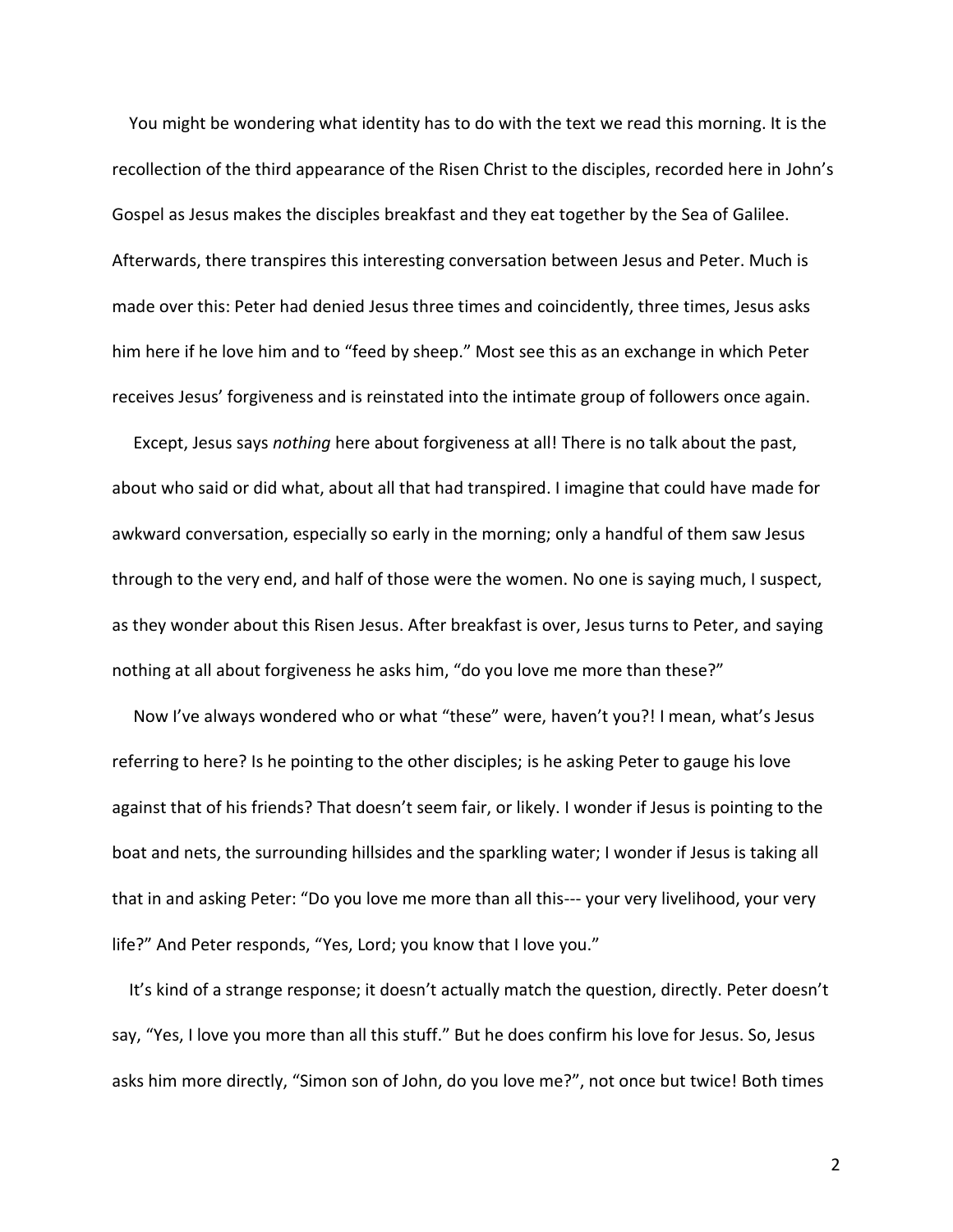Peter answers affirmatively, almost begging Jesus not to doubt him: "You know that I love you." And each time, Jesus instructs him to do the same thing: "feed my sheep."

 Notice that there's nothing here about forgiveness; but rather what I hear and see here is Jesus coaxing Peter to confirm his identity: "*Who are you*, Peter? You are a lover of all things of the world, or are you a lover of me? And if you *really a*re a lover of me, then you will forever be known by what you *do for me*, how you love and care for others?" This is about identity! This is about asking Peter to step up, take responsibility and ultimately *be* who he knows himself to be: a disciple of Jesus.

 Those times Peter was asked if he was with Jesus and Peter said, "I am not"? Maybe instead of a denial that was a *confession.* Maybe Peter was saying out loud what he knew in his heart to be true: he *couldn't* be counted among Jesus' disciples because he did *not* have the courage to face what Jesus faced. Maybe Peter was admitting to himself and to others that while he had *tried* to be a follower, in reality, he had failed; he was not "one of them", one of the faithful who could walk with Jesus both in life and in death.

 So, this morning the question for us is, who are *we*? Who does God call *us* to be, as individuals and as representatives of God's faithfulness in this place? How do *we* understand ourselves in relationship to the Resurrected Christ and to the world God loves? Jesus was host and the disciples' guests at the beachside campfire but when the meal was over, he charged Peter with being host in the same likeness with which he had been welcomed and served. In the same manner, we come to communion as guests of the generous, welcoming God who puts no limits on love and invitation. At Christ's table we are served with reminders of God's mercy and welcome to all. We come as guests, but we are commissioned to leave as *hosts t*o offer

3